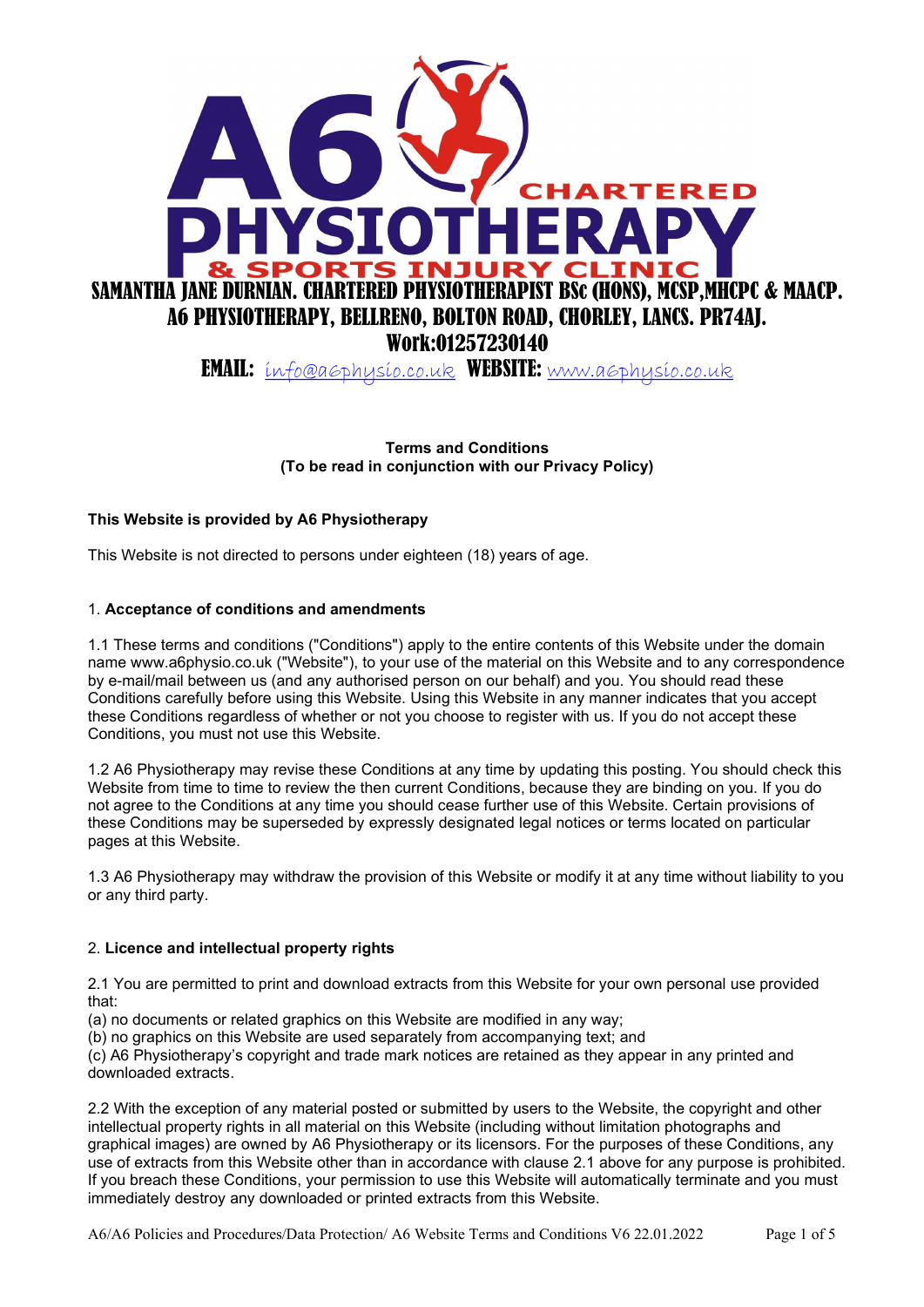2.3 Subject to paragraph 2.1, no part of this Website may be reproduced or stored in any other website or included in any public or private electronic retrieval system or service without A6 Physiotherapy's prior written permission.

2.4 Any rights not expressly granted in these Conditions are reserved to A6 Physiotherapy.

# 3. Disclaimer

3.1 The content contained within this Website is provided for general information purposes only and does not constitute either professional advice or an offer. While A6 Physiotherapy takes all reasonable care to ensure that the content is accurate, no warranty of representation is given that it is free from errors or omissions. Users of this site should always seek professional health advice from our Chartered Physiotherapist or another suitable qualified health professional.

# 3.2 Safety Notice for Online Pilates

3.1 When signing up for Pilates classes with A6 Physiotherapy, whether these be face to face, online or through virtual video, you must first have had a one to one free consultation (face to face or through virtual means) in order to pre-determine any pre-existing medical or musculoskeletal conditions and in order for the therapist to learn what you would like to gain from pilates and in order to give you a brief background on the basics of Pilates. At A6 Physiotherapy all Pilates Instructors are Chartered Physiotherapists and are covered by insurance as a Physiotherapist. In order to book this free consultation you must contact the clinic by telephone or email. Once you have been assessed you will then able to book onto the pilates classes. It is your responsibility to inform your instructor of any pre-existing or current medical or musculoskeletal conditions.

3.2 Online Pilates videos on this Website provide access to content demonstrating physical exercise. Physical exercise, in all of its forms and with or without the use of equipment such as blocks, straps or any other equipment that may be suggested by an A6 Physiotherapy Pilates Instructor, is a strenuous physical activity. Accordingly, you are urged and advised to seek the advice of a Physiotherapist or GP before beginning any physical exercise routine, program or using any suggested equipment, shown in any of the video clips on the Website. All suggestions and comments relating to the use of equipment, poses, moves and instruction are not compulsory requirements to be performed by you and are carried out at your choice while viewing A6 Physiotherapy Pilates videos. Nothing contained in this Website should be construed as any form of medical advice or diagnosis.

You understand that should you experience any difficulties in carrying out any of the exercises or moves in these pilates classes you are advised to contact your instructor at A6 Physiotherapy and seek further guidance.

You understand that should you experience any pain during these classes then you should stop and seek further advice from your Physiotherapist or GP.

3.3 By using the Website you represent that you understand that physical exercise involves strenuous physical movement, and that such activity carries the risk of injury whether physical or mental. You understand that it is your responsibility to judge your physical and mental capabilities for such activities. It is your responsibility to ensure that by participating in classes and activities from A6 Physiotherapy Pilates, you will not exceed your limits while performing such activity, and you will select the appropriate level of classes for your skills and abilities, as well as for any mental or physical conditions and/or limitations you have. You understand that, from time to time instructors may suggest physical adjustments or the use of equipment and it is your sole responsibility to determine if any such suggested adjustment or equipment is appropriate for your level of ability and physical and mental condition.

3.4 As you are exercising at home you will need to ensure you have sufficient space free from obstructions. A6 Physiotherapy accepts no responsibility for any accident or injury sustained as a result of failure to ensure sufficient clear space in which to exercise. Please ensure any pets are kept from the room to ensure they do not create a hazard for you when exercising.

3.5 Please wear appropriate clothing/footwear (non-slip socks) when joining in classes. A6 Physiotherapy will not be held responsible for any injury sustained for failing to wear appropriate clothing or footwear. Please stretch before and after class as you feel necessary to do so. A warm-up/cool down is included within the class. Please take each exercise at your own pace. If you have any queries about any of the exercises or movements please contact your instructor accordingly.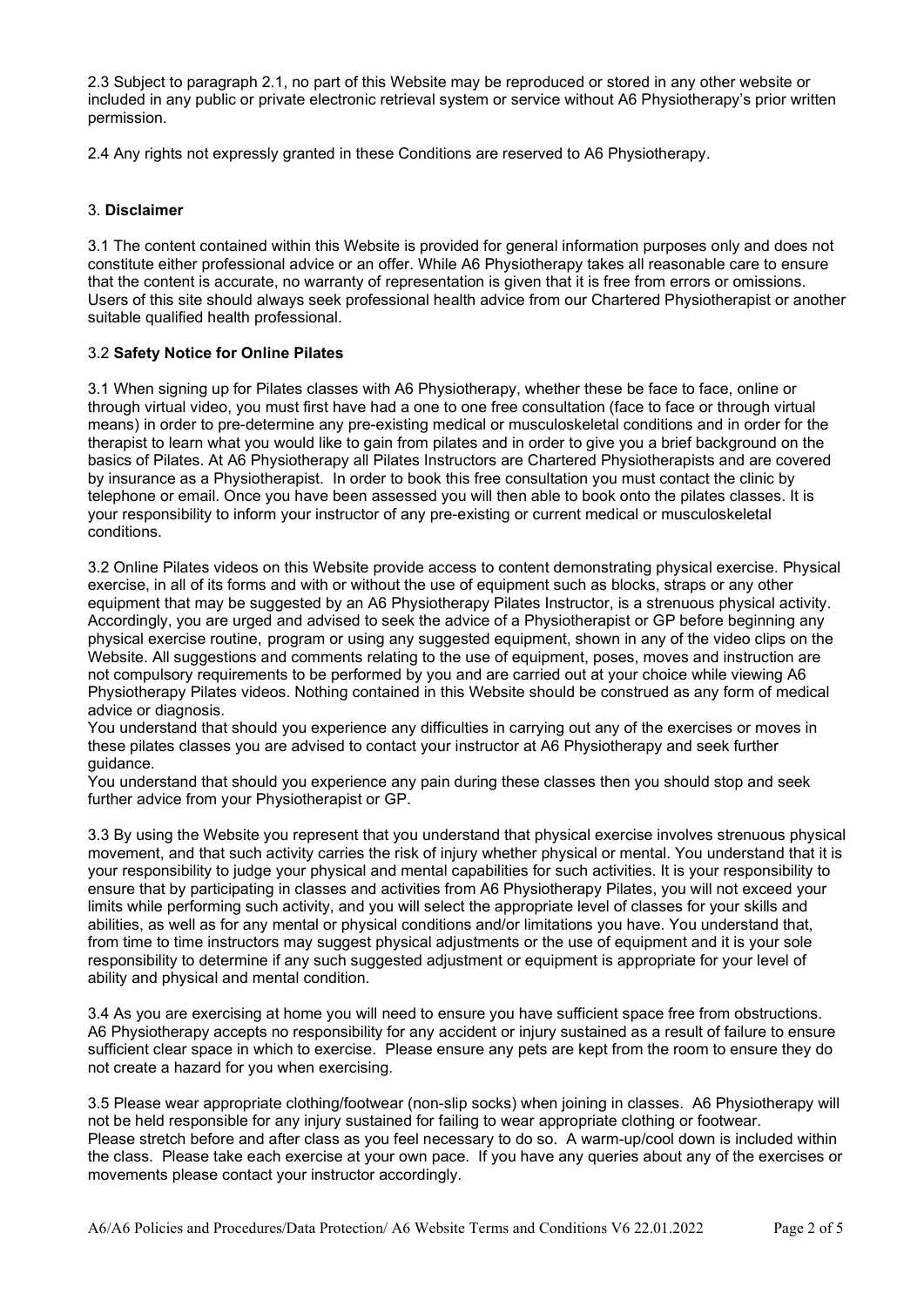

Please ensure you take the class at your own pace and have a drink of water available and take a rest as required. You will not always be directed to take a drink or rest by the instructor and this is at your own discretion or requirement.

If you have any individual concerns or needs then please contact your instructor at A6 Physiotherapy by e-mail:- info@a6physio.co.uk or leave a voice message on 01257 230140.

#### 4. Your Account and Password

4.1 If you choose, or you are provided with, a user identification code, password or any other piece of information as part of our security procedures, you must treat such information as confidential. You must not disclose it to any third party.

4.2 We have the right to disable any user identification code or password, whether chosen by you or allocated by us, at any time, if in our reasonable opinion you have failed to comply with any of the provisions of these terms of use.

4.3 If you know or suspect that anyone other than you knows your user identification code or password, you must change your password immediately.

## 5. Online Pilates Classes.

5.1 Online Pilates is available on the Website at A6 Physiotherapy. Our Privacy Policy outlines data storage and information required. No payment details are stored on our Website as we provide you with our bank details so that you can pay via online banking. Alternatively you can pay over the phone by debit card. To do this you will need to contact A6 Physiotherapy on 01257 230140.

5.2 Classes must be booked and paid for a week in advance. Once you have accessed payment terms you will receive an email to confirm your payment required. Your place will not be reserved without payment as confirmation of booking. Once payment is received your subscription dates will be changed in line with the 7 weeks you have paid for.

5.3 Online booking packages on the Website are usually 7 weeks at a cost of £72.00. Week 7 is for free unlimited access to the online range of pilates videos for your level. The remaining first 6 weeks are face to face or virtual live streaming once a week (dependant on number of classes paid for per week). At the instructor's discretion you can join part way through the package and only be required to pay for the remainder of the block but you cannot part pay the block due to non-attendance. (The block must be paid for in full. Block weeks can increase or decrease but each face to face class is £12.00 and payable as a full block of set weeks).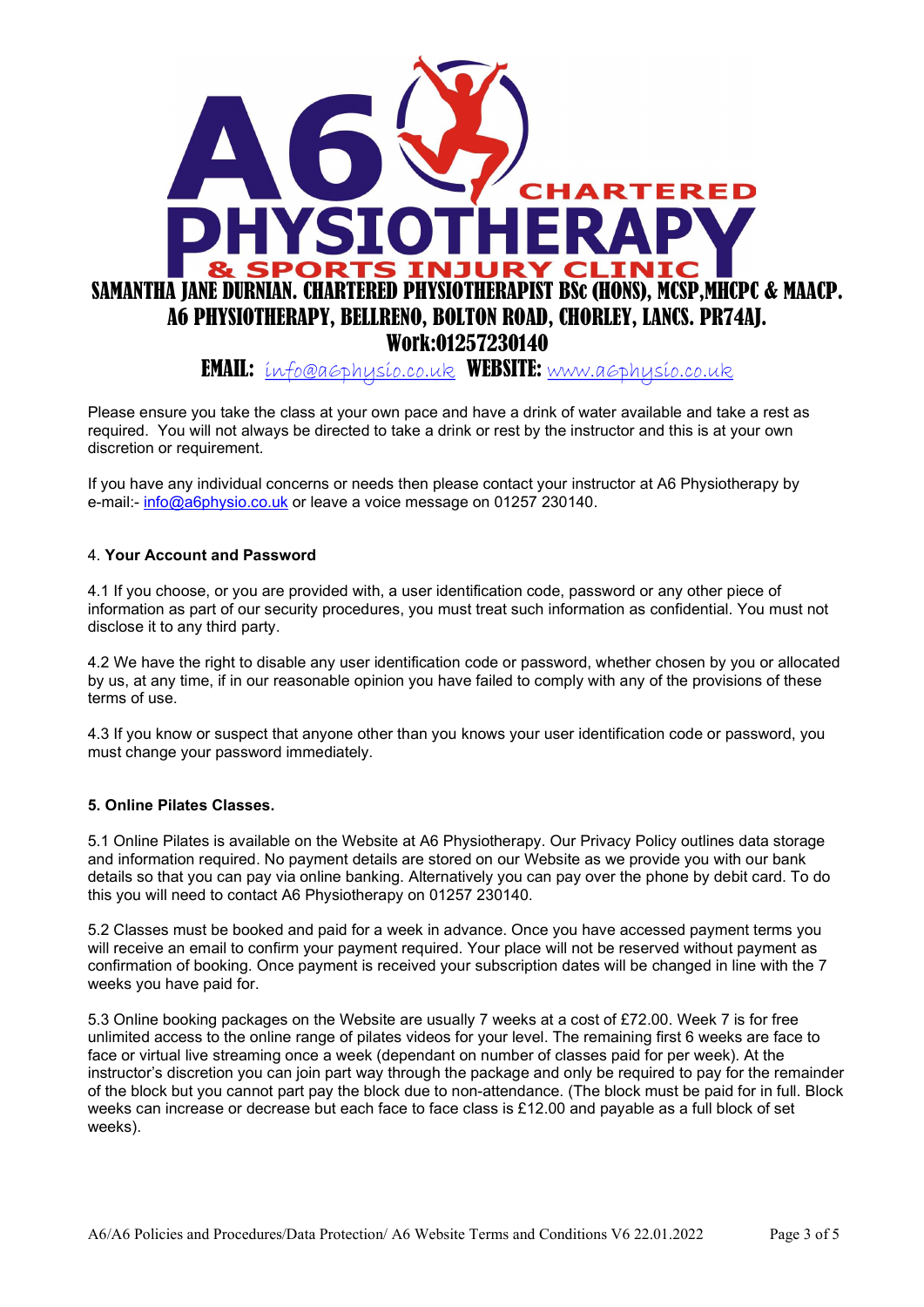5.4 Once the pilates package is booked and paid for you will have access to the pilates level you qualify for. This provides you with unlimited access throughout the whole block paid for to the online video pilates (this consists of regular changes to current classes and access to all past classes in archive). You will have once a week access (or more if you have paid for more than one class per week) to the face to face or virtual sessions for the number of weeks you have signed up for.

Confirmation and further details, relevant to your booking, will be provided via email once you have registered and paid.

6. Cancellations

6.1 There will be no refunds. Due to the unlimited online access you will be able to catch up on any missed classes through the current class video on the Website or via the archive class video via your online membership on the Website.

6.2 In the event that you need to cancel a class you can request a swap to another class in any week of the remaining weeks in that block paid for. To book a swap this can be done by telephone and email: info@a6physio.co.uk / 01257 230140. You must have received confirmation that there is a space available before you attend another class. There will be no credits or swaps carried across to another block. Due to the unlimited online access you will be able to catch up on any missed classes through the current class video on the Website or via the archive class video on the Website

Once payment has been received you will be set up with an online login.

#### 7. Liability

7.1 A6 Physiotherapy will not be liable for any loss or damage, whether in contract, tort, breach of statutory duty or otherwise, arising from or in connection with (i) the use or inability to use the Website or (ii) the use of or reliance on any content shown on the Website.

7.2 If you are a business user, A6 Physiotherapy shall have no liability for loss of profits, sales, business, or revenue, business interruption, loss of anticipated savings, loss of business opportunity, goodwill or reputation or any indirect or consequential loss or damage.

7.3 If you are a consumer user, please note that we only provide our site for domestic and private use. You agree not to use our site for any commercial or business purposes, and we have no liability to you for any loss of profit, loss of business, business interruption, or loss of business opportunity.

7.4 We will not be liable for any loss or damage caused by a virus, distributed denial-of-service attack, or other technologically harmful material that may infect your computer equipment, computer programs, data or other proprietary material due to your use of our Website or to your downloading of any content on it, or on any website linked to it.

7.3 We assume no responsibility for the content of websites linked on our site. Such links should not be interpreted as endorsement by us of those linked websites. We will not be liable for any loss or damage that may arise from your use of them.

#### 8. Service access

8.1 While A6 Physiotherapy endeavours to ensure that this Website is normally available 24 hours a day, it shall not be liable if for any reason this Website is unavailable at any time or for any period.

8.2 Access to this Website may be suspended temporarily and without notice in the case of system failure, maintenance or repair or for reasons beyond A6 Physiotherapy control.

#### 9. Links to and from other websites

9.1 Links to third party websites on this Website are provided solely for your convenience. If you use these links, you leave this Website. A6 Physiotherapy has not reviewed all of these third-party websites and does not control and is not responsible for these websites or their content or availability. A6 Physiotherapy therefore does not endorse or make any representations about them, or any material found there, or any results that